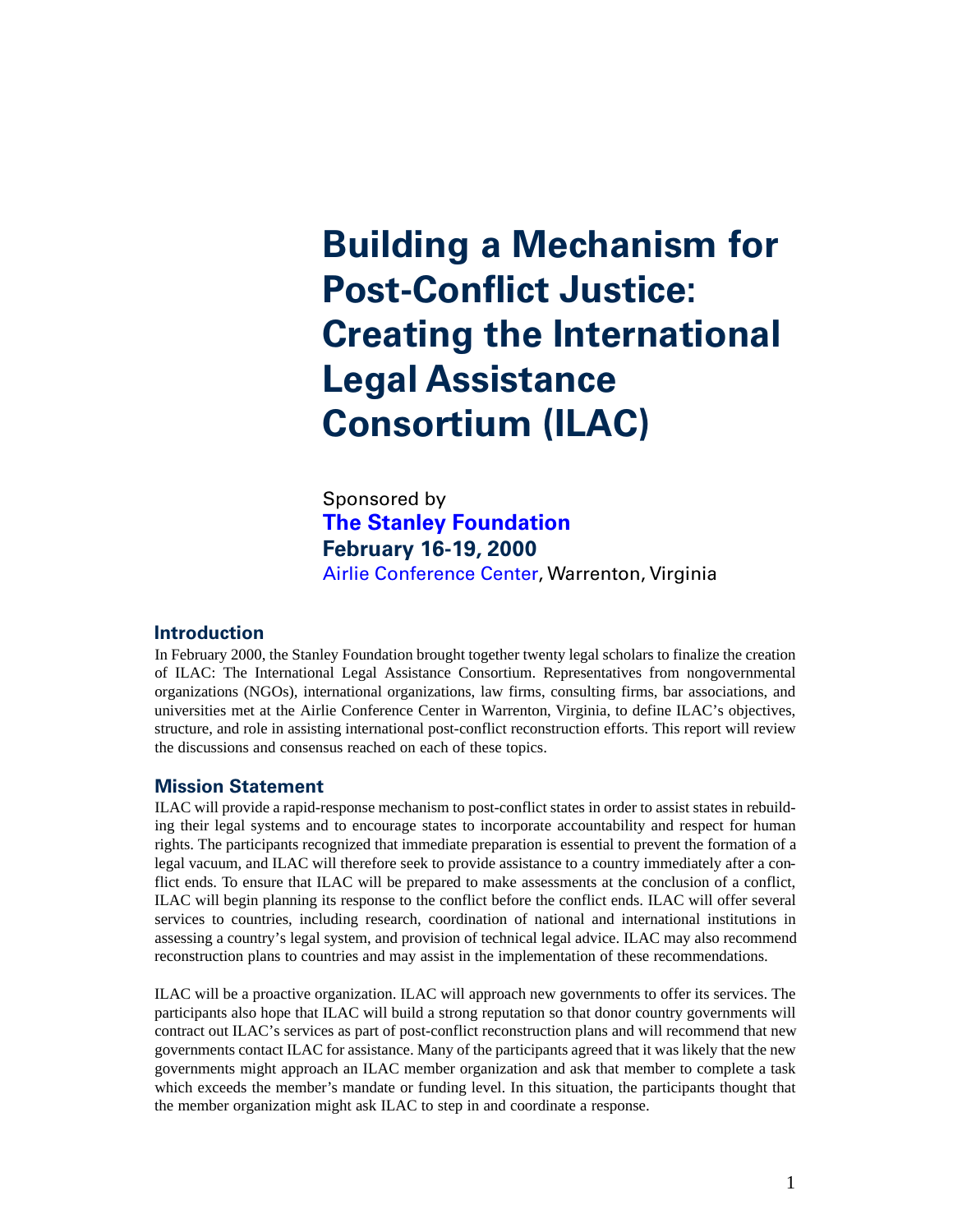Participants agreed that ILAC should keep its mission statement brief and broad in order to preserve a maximum amount of flexibility. The participants wanted to emphasize that ILAC intended to perform assessments that considered each country's specific needs and assets. Instead of going into specific detail about the programs ILAC would design, the participants agreed to list the range of services that ILAC would provide. These services include research, training, planning, and legal needs assessments. To avoid drafting an overly long and complicated mission statement, the participants agreed that they would create a general and brief mission statement and include a longer commentary section that would more fully explain ILAC's purpose and services.

In choosing the states that ILAC would want to assist, participants wanted to be as inclusive as possible. Participants were concerned that requiring states to be "post-conflict" might exclude states that are not involved in situations that fit within the traditional definition of conflict. One participant suggested that ILAC should broaden its mandate to include "post-conflict countries and emerging democracies," but other participants thought that NGOs might complain that ILAC was taking over the role that NGOs have played in providing long-term assistance. In addition, emerging democracies do not always experience a period of time without a well-functioning legal system and will not need ILAC services. Participants agreed that there might be a small window of opportunity in the transition of emerging democracies where their legal system is close to emergency needs, and ILAC will offer to provide assistance in this situation.

One participant submitted that ILAC's mission statement should reflect its intention to work with both national and international NGOs. ILAC should not presume that indigenous human rights organizations do not exist and should work with domestic NGOs wherever possible. In particular, ILAC should try to include victims' rights groups when performing assessments and making recommendations. ILAC wants to produce a complete and adequate assessment and seeks to ensure that governments respect human rights and strive to meet its people's expectations.

Another participant cautioned against ILAC calling itself "neutral" because in several European states neutrality means not taking sides. It was proposed that ILAC might want to take a strong stance on the reasons for the problems affecting the legal situation, and ILAC should not be inhibited from making these statements because of a stated intention to remain neutral. Thus participants favored describing ILAC as independent.

Participants wanted to emphasize ILAC's role in promoting accountability in its mission statement. Participants pointed out that accountability issues have often been ignored in state reconstruction and democratic transitions. The participants recognized that accountability was a politically charged issue, and many felt that ILAC should focus on its models and analysis. It was suggested that ILAC should stress that its recommendations will be based upon the existing and international institutions of accountability. The problem with this proposal was that many thought that it would be difficult and controversial to advocate which institutions were the best institutions.

The participants discussed the importance of ILAC working with national governments in the assessment and the rebuilding of the legal system. Most participants agreed that ILAC might be able to facilitate discussion between opposing groups within the country in determining what was needed. ILAC would thus give its assessments and its manuals to all of the decision makers to provide them with guidance on how to proceed in reconstructing the nation. A majority of the participants also supported making contact with newly rising governments before the conflict ends. The new leader might then be better prepared if she/he is aware of ILAC's services when the leader assumes control and is confronted with the reconstruction issues.

Participants explored ILAC's potential relationship with the national government in carrying out assessments. There was a general feeling that the mission statement should not include a sentence stating that ILAC will seek to gain the "permission of the host state," because this sentence might obstruct ILAC's ability to immediately respond to a post-conflict situation. Many agreed that the local government should be included in the process, but admitted that the chaotic state of the government might delay ILAC's efforts if too much reliance was given to asking the permission of the host government for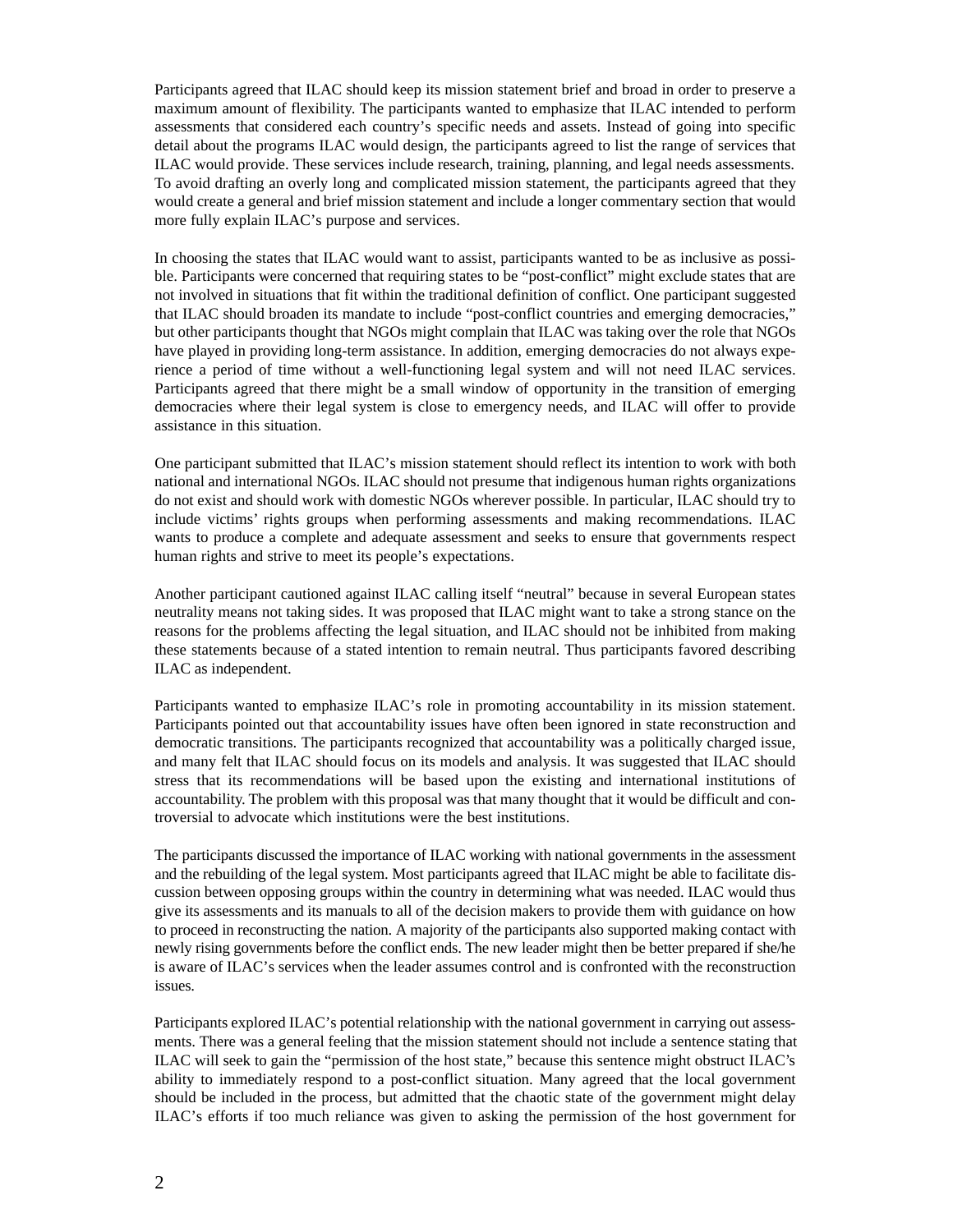ILAC to come into the country. Participants decided that any existing government should be encouraged to participate in any assessment and reconstruction efforts.

Participants stressed that ILAC's programs should be sensitive to both human rights and cultural diversity. ILAC will explain its programs in terms of accountability issues and avoid being caught between human rights advocates and national governments. Participants agreed that the mission statement should not emphasize the concept of national sovereignty because states often use national sovereignty as an excuse for not enforcing accountability obligations and for arguing against intervention. ILAC decided to include a statement in the commentary which states that ILAC will show respect for national legal systems, cultural legal structures, and traditions; the operation shall be based on political independence, objectivity, and impartiality.

Many of ILAC's participants envisioned a long-term role for ILAC, and participants discussed the possibilities of ILAC involving itself in the planning and implementation of reconstruction projects. Although the initial creators of ILAC envisioned ILAC as providing temporary and immediate assistance to countries in conflict, participants suggested several situations in which ILAC could have a long-term role in assisting countries' legal situations. For example, one participant pointed out that many of the countries that ILAC would assist would suffer from an absence of lawyers or judges and that ILAC may feel it necessary to provide some short-term training to judges, perhaps in conjunction with another NGO that provides technical assistance.

The resulting Mission Statement was:

**The purpose of ILAC is to facilitate and assist domestic and international efforts to improve the efficacy and credibility of legal institutions and the ability to implement accountability mechanisms focusing on situations of conflict or during transition by providing objective assessments and recommendations; by serving as a source of information about organizations, experts, documents, and analyses; and by undertaking other activities related to this mission.**

#### **Structure of ILAC**

ILAC will offer to provide a variety of services for post-conflict states. Participants wanted ILAC's design to foster the development of a responsive, flexible, and enduring organization. The participants recognized that ILAC would need a comprehensive research database, a strong communication and coordination center, and an efficient assessment process.

#### **Research**

There was overwhelming consensus that ILAC should strive to become an invaluable resource "clearinghouse." Participants acknowledged that ILAC's ability to provide informed and useful assessments required a comprehensive review of conflicts that have occurred since World War II. Assessing past conflicts and their resulting peace settlements would assist ILAC with organizing its own assessments and making its recommendations. ILAC would work to collect conflict study research from its members and from outside sources, and ILAC staff would provide additional research. The participants agreed that ILAC should gather research on various conflicts and peace settlements, particularly those peace settlements that contain human rights and accountability provisions. ILAC participants will gather information on the issues that arise with past and existing war crimes tribunals and will also gather research on Truth Commission mandates. The participants suggested that ILAC create a listserv to discuss research proposals and distribute research projects.

ILAC will create a database containing this research and make the database accessible from the Web. ILAC will write training manuals based on analysis of this data. ILAC will also use this information to evaluate and to create models of different ways of dealing with conflicts. Participants stressed that ILAC models must be drawn from all counties and not just Western countries. In addition, ILAC must ensure that its models incorporate reviews of past interventions that are written by authors from countries in which interventions have taken place.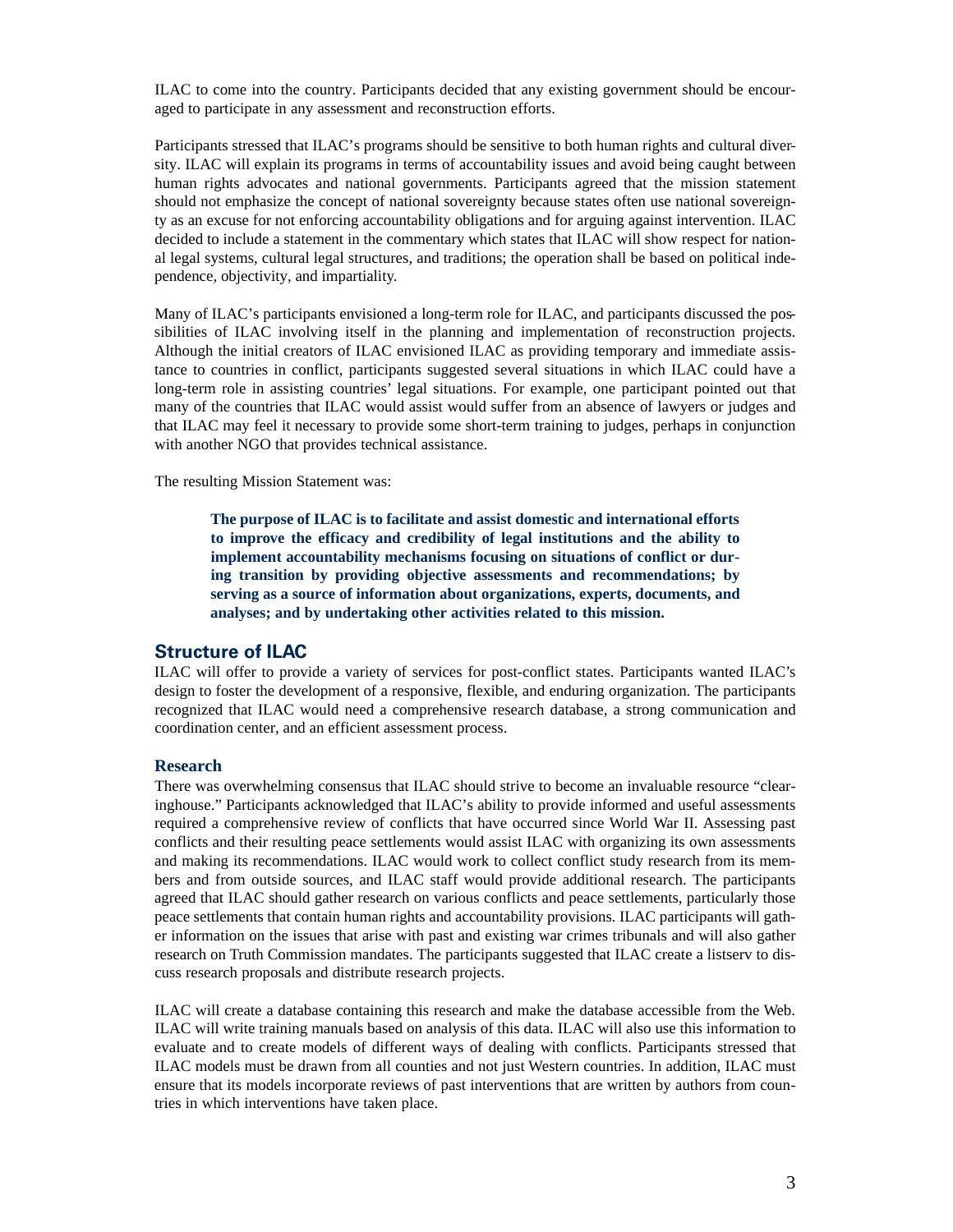The participants chose a three-person committee to organize ILAC's research arm. The committee will specifically look into how the research arm should be structured and what groups could assist ILAC with research. The committee will identify institutions, universities, law schools, and NGOs that may be able to play a role in ILAC's research arm. The committee will also assess what ILAC's research strengths are and will report to the rest of the participants through the ILAC listserv.

Participants also agreed on the location of a temporary central repository of documents in Washington, DC, in order to facilitate information exchange among participants and between ILAC and other organizations.

#### **Coordination**

Related to ILAC's "clearinghouse" function is ILAC's coordination function. ILAC will work to identify all of the resources available for providing legal assistance to post-conflict states so that ILAC will be prepared to coordinate a prompt legal assessment of the country's legal system. Specifically, ILAC will gather information relating to qualified and experienced personnel, funding, and organizational specialties. The database will include a list of all of the experts'past experiences, their availability, their costs, expenses in the past, and their previous funding resources. ILAC will ascertain the different types of funding sources available for the different types of services that ILAC intends to offer. When preparing for its response to a conflict, ILAC will seek out relevant organizations and ask for their participation in ILAC's assessment.

#### **Assessments**

ILAC's Judicial Accountability Response Unit (JARU) and the Judicial Development Response Unit (JDRU) will perform assessments of post-conflict countries' legal systems and provide a comprehensive report on their needs and assets. ILAC's assessments must be performed quickly and efficiently. It is likely that ILAC will be unable to say how the funding for assessments will be coordinated and divided at the outset of each conflict. The participants felt, however, that as ILAC builds a strong reputation for producing quality assessments, donor countries will be more receptive to funding ILAC projects.

Participants agreed that ILAC's assessment methodologies and models must specifically address each country's specific needs and must evaluate each conflict's unique circumstances. Participants acknowledged that models for assessment evolve over time, and the nature of conflicts varies between countries. To address the differences in conflicts, the participants agreed that ILAC's assessments must be sensitive to cultural diversity. ILAC must also develop specific methodologies within each assessment in order to evaluate effectively each sector of a country's legal system.

In addition to addressing a county's need to rebuild the structure and technical aspects of a country's legal system, ILAC's assessments will also assist a country in fulfilling its accountability obligations. ILAC could advocate for addressing accountability and rule of law issues. The problem with ILAC taking on an advocacy role with respect to accountability, however, was that ILAC risked confronting resistance from various NGOs that provide a similar service. The participants agreed that technical legal assistance was easier to promote than direct implementation of specific accountability mechanisms. ILAC may thus find a niche in institutionalizing the evidence-collecting process in post-conflict societies in preparation for enforcing accountability. In addition, ILAC could be very useful during peace negotiations because it could provide information on accountability precedents and assist negotiators in weighing the advantages and disadvantages of pursuing the various alternatives presented.

The participants noted that the international community has witnessed a rise in the number of smaller states seeking to prosecute former leaders. Participants predicted that this phenomenon will continue in the future and that smaller states which emerge from conflict will thus need a lot of assistance in carrying out their accountability goals. Participants proposed that ILAC could provide a country with the information and legal assistance necessary to achieve these accountability goals. ILAC's rapid response would provide immediate information to those seeking to prosecute war criminals and human rights violators.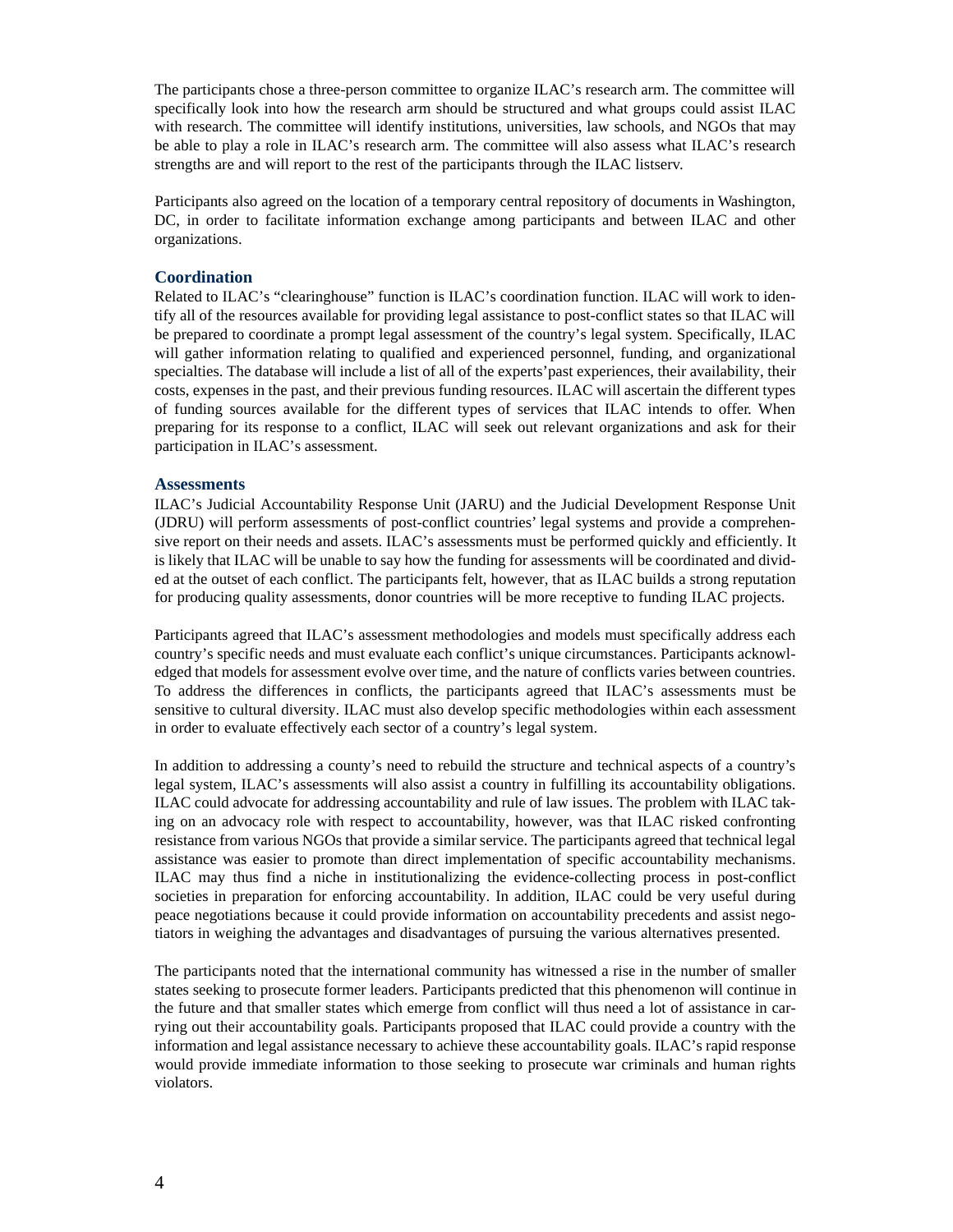Participants brought up additional ways that ILAC will promote accountability. First, ILAC will advertise a set of services that it will perform and the guidelines by which it will conduct its assessments. Accountability will be included in these guidelines, and ILAC will work to implement this guideline as evenhandedly as possible. ILAC will work to enforce both international humanitarian law and accountability of human rights violations. ILAC will ensure that post-conflict societies discuss the duty to prosecute, the prohibition against blanket immunities, and the options of extraditing or providing legal assistance to war criminals.

Second, ILAC will study accountability institutions that have been previously established and produce evaluations of the effectiveness of these institutions. When formulating recommendations, ILAC will provide a country with several alternatives and a set of steps and standards that country should follow in implementing any of these alternatives. Participants stated that emphasizing the standards that need to be followed is key to encouraging accountability.

#### **JARU and JDRU**

ILAC participants then discussed the organization and functioning of the JARU and the JDRU. The staffs of these two units will actively seek to identify situations in which ILAC might want to be involved before the conflict ends. ILAC will preliminarily identify several possible services that would be necessary and will develop several alternative plans to manage the project. Participants emphasized that ILAC will have to be prepared in advance with the country information and the persons who should be contacted.

Participants discussed the possibility of using "early-warning research" in planning ILAC assessments. "Early-warning research" includes both prediction and information-gathering. Participants recognized that following the progress of conflicts would help ILAC prepare a timely and efficient assessment and an accurate and reliable way of studying the development of conflicts. By using "early-warning research," ILAC's participation in a conflict would continue from the development of the conflict to post-conflict reconstruction. One participant stated that there are a number of social and behavioral scientists who have completed research on early warning systems for conflict and suggested that ILAC should reach out to these scholars. Participants decided that ILAC should concentrate on the legal aspects of society and should consider political factors when they would assist ILAC in its preparation to carry out its legal functions.

Once a conflict has been identified, ILAC will announce its research resources and services to the new government and to the donor countries. Internally, the ILAC staff will start to form a coordinating body. The staff will check the resource database to locate groups and individuals who possess a specialty or experience in the country in conflict and in the legal institutions that need to be formed. ILAC will contact these specialists and will ask them to participate in ILAC's assessments. The willing NGOs and individuals will then go to the project state and perform the assessment of the state's legal system.

Participants raised several options that ILAC could choose to coordinate the assessments. One participant stated that ILAC should nominate a team leader from its ranks who would lead the assessment team. ILAC would invite the other qualified individuals and organizations to participate in the assessment. ILAC would not have complete authority because the team would be representative of many NGOs. Another participant stated that ILAC should consider the option of ILAC assuming control over the team. ILAC will be in a position to assume leadership because ILAC will have an inclusive membership base and because time may require that the assessment teams act very quickly. In emergency situations, ILAC will strive to be the most prepared organization.

Another participant stressed a flexible approach to organizing assessments. ILAC should consist of individuals and NGO members, an executive board, and project directors. The project director should be able to make an assessment after consulting with ILAC members. ILAC should also entertain alternative ideas that allow other groups to take the forefront on some projects, and ILAC could assist these groups, particularly when the member groups'funding prohibits them from participating in some activities. ILAC may have funding for groups who do not have enough money to complete certain projects for which they are qualified to participate, or ILAC may have to rely on other groups who have funding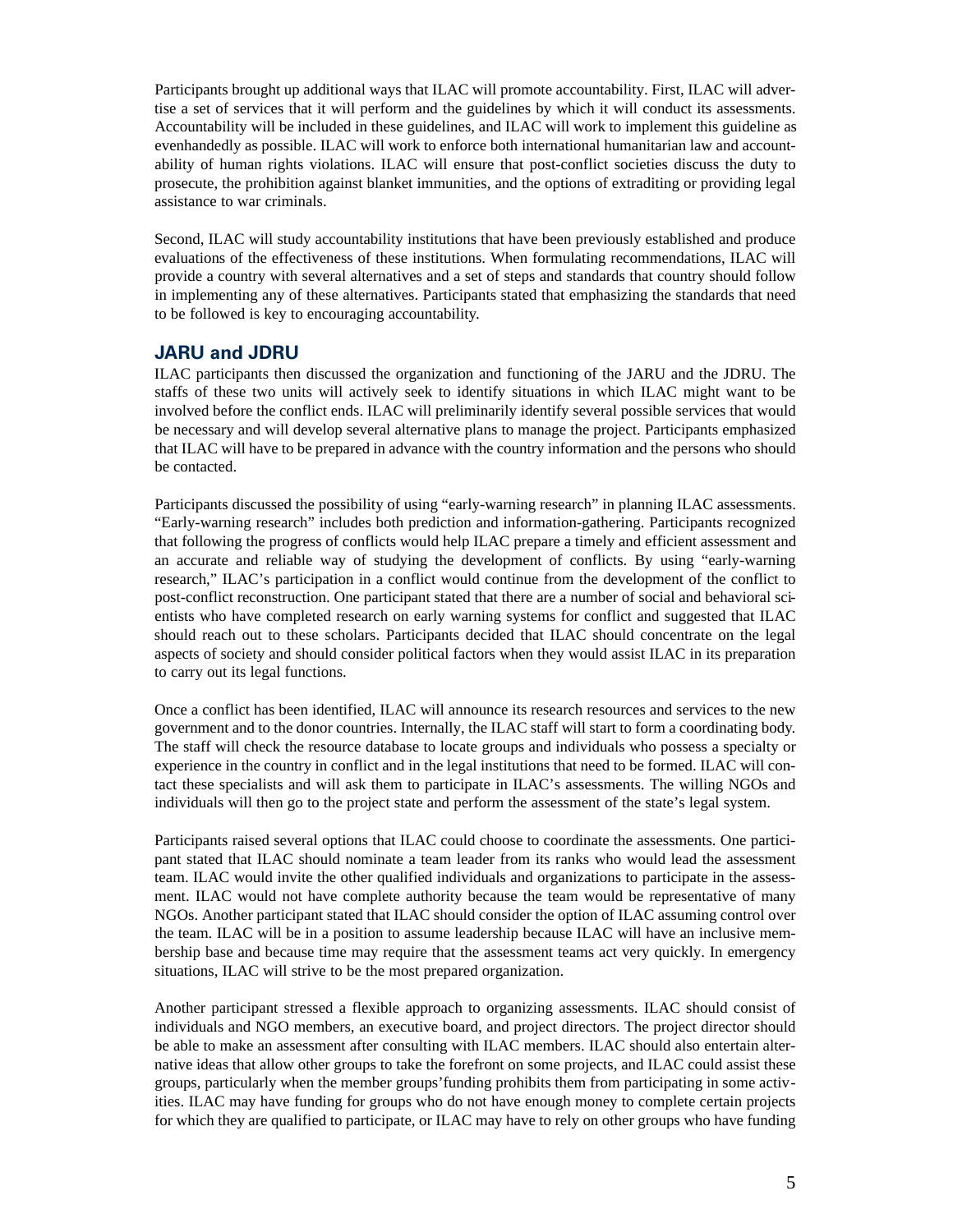that will assist ILAC's completion of projects. Thus the participant favored a more flexible approach to completing assessments.

At the end of discussion, the participants agreed that the assessment team would be inclusive, but the ILAC staff person would possess the ultimate decision-making authority. ILAC will allow anyone who wants to participate in the planning discussions to be involved, and ILAC will make special efforts to contact those people that ILAC thinks are essential for the team. Most agreed that it was likely that there would be fewer problems with ILAC assuming leadership for the assessment phase than with ILAC assuming leadership over coordination of the implementation phase.

Previous ILAC conferences established that ILAC was needed to fill in the immediate post-conflict time period gap. ILAC had initially planned that during the recommendation and implementation phase, ILAC would serve as an initial coordination body and that (after the assessment was completed) ILAC would relinquish its authority to NGOs that were designed to handle long-term peace implementation. ILAC would also be able to play an important funding function because ILAC would be able to create a large and comprehensive task force that small NGOs with limited funding could not otherwise complete.

At the Airlie conference, participants envisioned a longer-term function for ILAC. Participants wanted ILAC to build and maintain credibility and influence in the international community. Participants recognized that if the ILAC assessment team leader is working on a contract, it is imperative that she/he follows through, even if their role in the implementation is minimal. ILAC should also play a continuing coordination role during the implementation of the assessment plan to ensure that the issues that ILAC raises are sufficiently addressed. Also, ILAC would be researching and collecting data in advance and would be in a good position to form a ready-made, integrated unit of experts which is ready to go into the country on short notice. ILAC may become involved in training or implementation during a contingency situation because ILAC members have experience in post-reconstruction. Another participant questioned whether ILAC would be prepared to implement training and thought that ILAC would be better suited toward evaluating whether or not recommendations are being implemented.

At the end of the discussion, the participants agreed on a flexible approach to ILAC's participation in the recommendation and implementation phases. ILAC is likely to be in a position to evaluate the implementation of recommendations that were made pursuant to its assessment and should thus offer to facilitate members in implementing the recommendations. In addition, ILAC should offer its assistance with the actual implementation phase.

The general consensus was that ILAC should not get involved in reforming and rebuilding the policing system, but that ILAC may want to participate in other gray areas that arise during democratic transition. Policing plays a role in peace-building and, currently, police reform is handled on an ad hoc basis. One participant stated that the state of the civil and legal structures directly affects the military decision to withdraw, and ILAC may be in the position to provide information as to when the military can pull out of the country. In addition, ILAC could also advise what the civilian police will have to do and what they should do after the military has left. This situation becomes problematic because the civilian population becomes confused during the transition from military occupation to foreign military intervention to civilian police. There is a critical need for guidelines and assistance.

#### **Relationships With Other International Organizations**

#### **Nation-States**

Participants wanted ILAC to build a reputation of independence and effectiveness. Some participants cautioned against ILAC signing a contract with a national government to perform legal services in a country because ILAC's credibility may suffer as a result. NGOs might be afraid that the ILAC project would be unduly influenced by the team's relationship with a government that has its own agenda. Others suggested that this situation would not occur if the ILAC team's relationship were clearly defined. The participants thus decided that they would deal with issues on a case-by-case basis.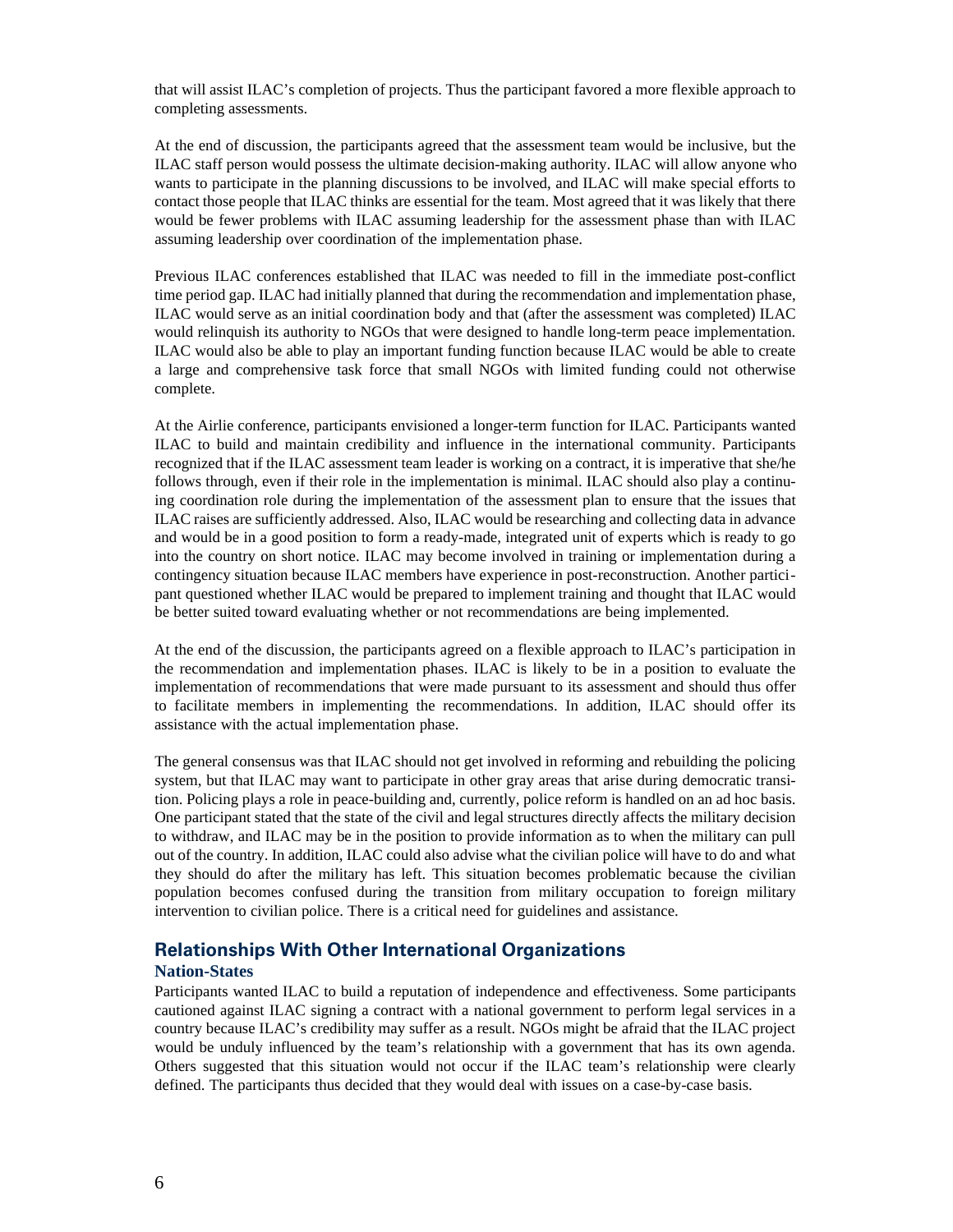Participants agreed that ILAC should work with developed states to provide information on conflicts and to arrange funding for projects. All participants acknowledged that ILAC should petition governments for project funding. Participants agreed that ILAC could be most useful to policymakers in donor countries by sharing its research and by making informed recommendations to policy leaders. To establish its usefulness to donor governments, ILAC will gain immediate expertise in all conflicts, find the relevant points of contact within donor governments, and inform the government of ILAC's resources. ILAC will offer advice and will be proactive in calling decision makers to offer ILAC's services. ILAC will also try to facilitate discussion and movement among several policymakers wherever possible.

Participants agreed that ILAC needs a permanent staff to develop a relationship with both the government and NGOs so that governments will choose to work with ILAC, and NGOs will join in on projects. ILAC staff thus must keep abreast of all personnel changes in the relevant policymaker posts. Some cautioned that ILAC's reputation could suffer if ILAC formed a close relationship with a donor government that had a separate agenda, and there was a general consensus that ILAC needed to maintain a degree of independence from all governments.

#### **Military**

ILAC then discussed its role with militaries of donor countries. Several participants stated that ILAC could receive money from the United States'military because the military has an interest in preventing conflicts. Many of the participants feared being co-opted by the military or appearing to be co-opted by them. Most of the participants agreed, however, that ILAC could meet with the military and provide them with strategies that will assist them in dealing with the conflict, prevent the military's mission from creeping, and provide the military with a workable exit strategy.

#### **Multilateral and Intergovernmental Organization**

The participants examined how ILAC would relate to multilateral and intergovernmental organizations. It was generally agreed that ILAC should maintain strong contacts with multilateral organizations, particularly the United Nations. Most participants stated that ILAC should offer its assistance to the United Nations and should choose to work on some UN projects. Participants noted that there is currently little coordination between all of the NGOs and the United Nations in dealing with each conflict and that ILAC could assist this process. Also, ILAC participants agreed that there is a current lack of needsassessment being produced for each conflict in which the United Nations intervenes and that the United Nations needs assistance in rebuilding conflict-ravaged areas. The participants also agreed that ILAC should retain a supervisory role in any ILAC projects in which multilateral organizations participate because multilateral organizations tend to be territorial and are constantly seeking legitimacy.

#### **Organizational Structure of ILAC**

#### **Incorporation**

After participants finalized ILAC's mission statement, mandate, and procedures, they discussed what organizational structure would be best suited toward ILAC's goals. All participants agreed that ILAC should consider convenience when deciding where to incorporate and that ILAC should incorporate where there are very clear laws on incorporation for nonprofit organizations. Thus ILAC needs to be sensitive to the incorporation laws of a state before it decides where to incorporate. In addition, ILAC's tax status will be critical to ILAC's fund-raising and an important consideration for the incorporation decision.

Based on the above considerations, most participants acknowledged that ILAC would be an ideal US NGO, incorporated as a  $501(c)(3)$  organization. This type of organizational structure would allow ILAC to be a membership organization through its articles of incorporation. There was concern that, if ILAC did not form a  $501(c)(3)$ , ILAC would have difficulty getting funding from the US government or other grant foundations.

On the other hand, participants agreed that ILAC should appear to be as international as possible and suggested that ILAC consider several possible countries where ILAC could incorporate. If countries view ILAC as an international organization, ILAC may avoid the amount of bureaucratic difficulties with which other US NGOs must work. Thus some participants suggested that ILAC incorporate in both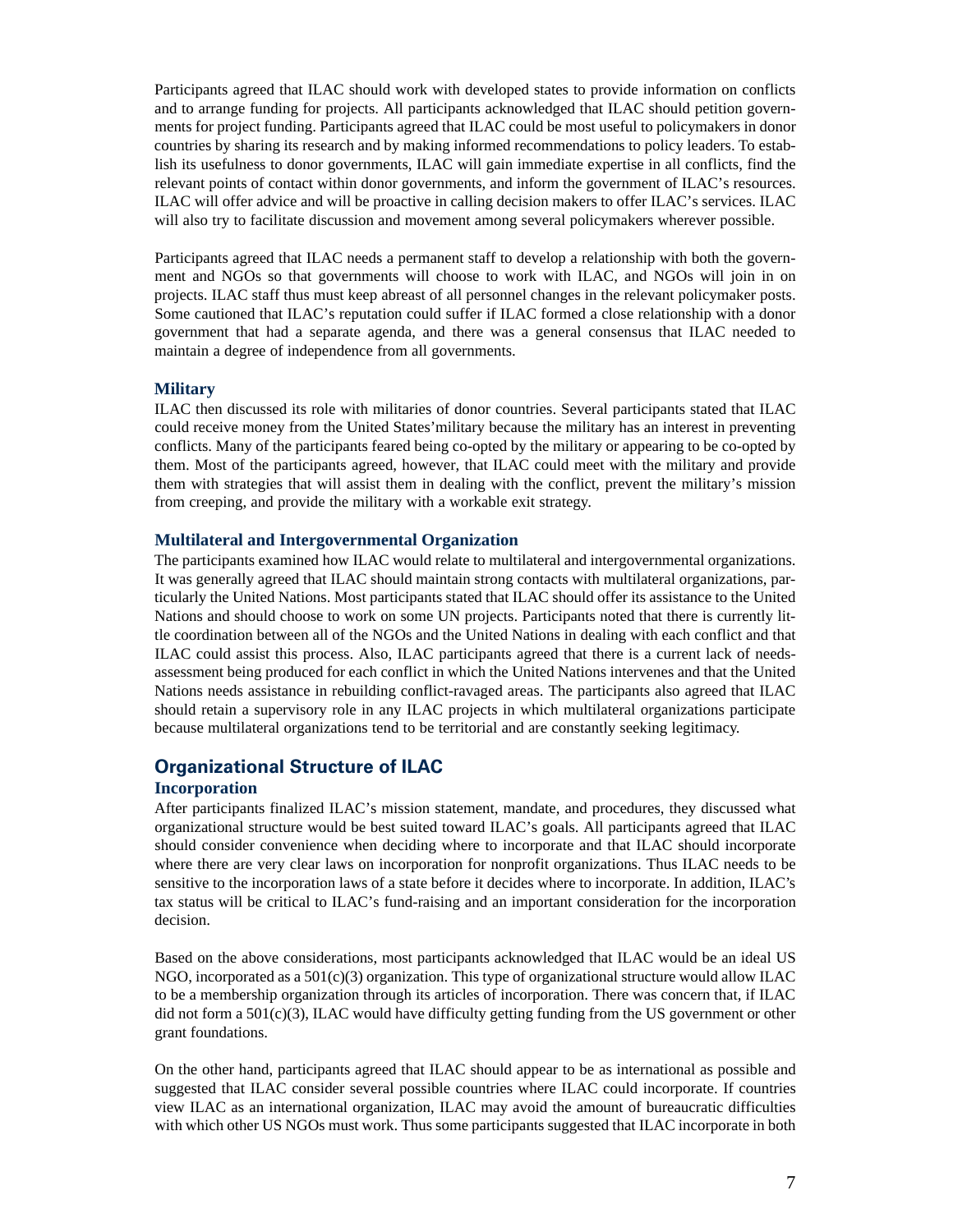Europe and the United States. Others suggested that ILAC might want to incorporate in Europe and file for a license to do business in status in the United States. With either alternative, the members favored establishing multiple regional offices around the world.

Participants suggested that ILAC should determine whether there was a limit to the amount of places where ILAC could incorporate and evaluate the advantages and disadvantages of incorporating in several states. Participants favored a clear and simple ratification process. Most participants agreed that it did not matter where ILAC was incorporated, but where ILAC was based. Thus ILAC should try to establish regional offices, and participants suggested that ILAC try to get its members to offer ILAC office space in their offices in different countries.

The participants formed a three-person committee that would research ILAC's organizational options. The committee was tasked with considering all possible alternatives for place and type of organization. They were also asked to arrive at the size of the board of directors. The participants stressed that ILAC's structure needs to be finalized quickly. When ILAC contacts organizations and asks them to participate, the organizations have to know how they can become involved and what their role in ILAC will be. The three-person committee agreed to formulate its recommendation on ILAC's structure and to present their recommendations to the steering committee before the invitation letter would be sent out to invited organizations.

#### **Board**

The participants agreed that ILAC needed a board that is inclusive and decisive. Participants recognized that ILAC needed a core group of members that would facilitate rapid responses to conflicts and agreed that having too many members with voting rights would institutionalize gridlock in decision making. The participants also agreed that a certain number of the board positions should be reserved for fundraisers. Some participants thought that a bar association, particularly a European or International Bar Association (IBA), would be an ideal founder because the bar association would have access to many experienced personnel and would be international in membership.

ILAC participants also favored the formation of advisory committees as a way to increase participation and to support ILAC's fast decision making. Members suggested that business communities and education associations around the word would probably be interested in providing financial and research support. In addition, participants wanted to include the participation of national governments and proposed that ILAC form a nation-state advisory committee. Nation-state representatives said that most governments would not be able to sign on to ILAC, but that representatives might be able to participate in the advisory committee as individuals.

The participants decided that NGOs should be able to have affiliate memberships that would establish a loose connection between the organizations. The participants agreed that there were certain organizations that ILAC should actively seek out, but that all organizations should have the opportunity to join ILAC. As affiliate members, organizations would be included in the ILAC database and would be invited to participate in the assessments and field operations.

ILAC would be governed by a smaller group of founding members, who were yet to be determined. The participants agreed that there needed to be definite approval from those present at the Airlie conference in order to start organizing and performing tasks. Some of the participants raised concerns that they did not have the authority to bind their organization and were concerned that a premature signon to ILAC might jeopardize their organization's relationship with ILAC later on. Participants agreed that the participants of the Airlie conference could be listed in their individual capacities as participants or as organizations if they had this approval. This "participant" title was meant to convey a status that was less than founder and would not bind an organization. The participants then voted to refer to themselves as a "Steering Committee."

#### **Staffing**

Participants appointed cochairs of the Steering Committee and assigned them tasks. The Steering Committee instructed the cochairs to find provisional office space in Washington, DC. The cochairs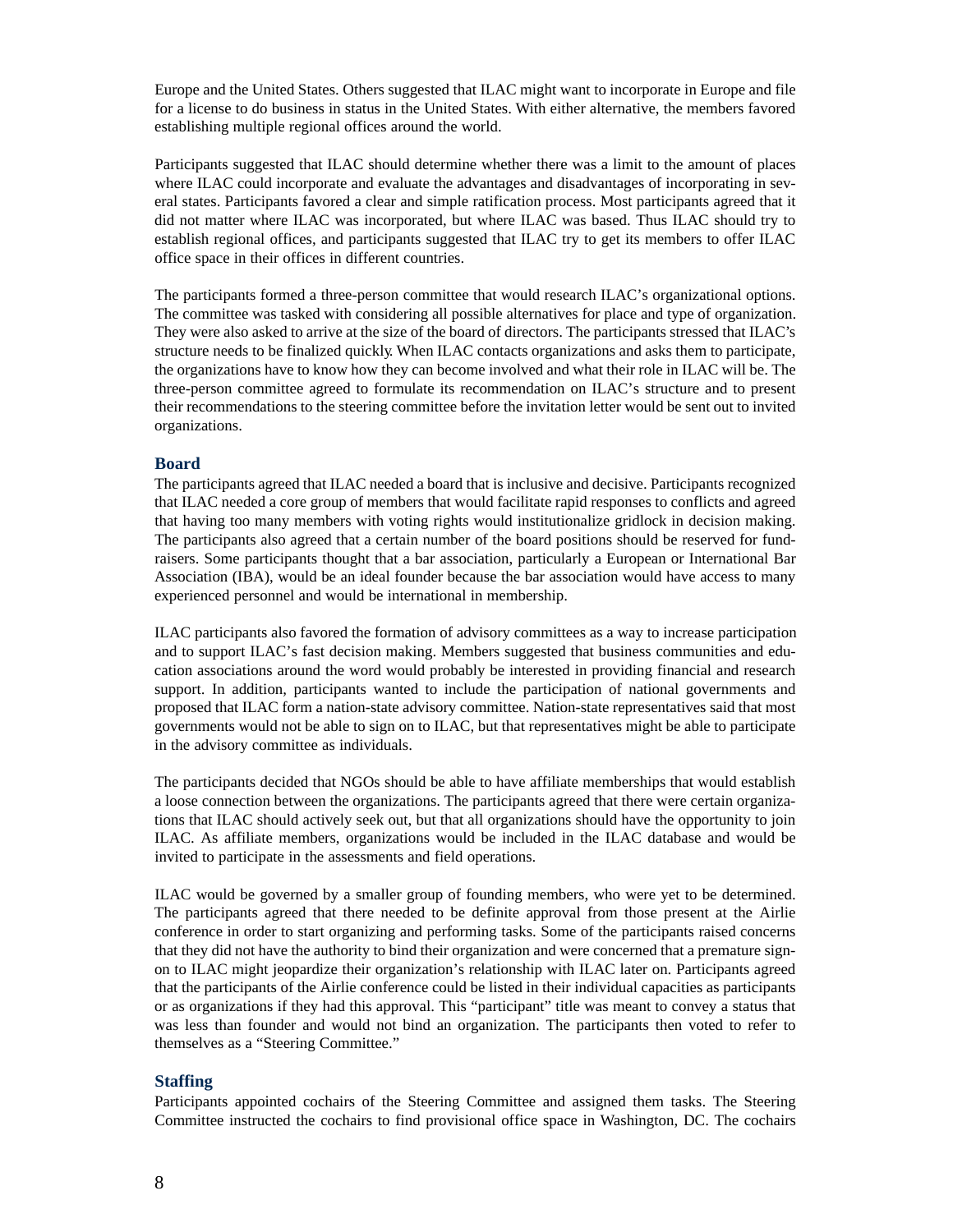were also asked to create ILAC letterhead with the list of cochairs and participants. It was suggested that the letterhead also includes the individuals and organizations who intended to attend the February conference at Airlie but were unable to.

The participants then turned to the size and composition of the remainder of the staff. The participants accepted the chart outlining the basic staff positions, but all agreed that a Web site operator should be included. There was also support for naming this position "outreach coordinator"or "information director." The participants decided that the ILAC Web site (http://www.ILACinternational.org) should be designed and set up immediately, and Chicago-Kent College of Law was selected as the host of the Web site.

The Steering Committee assigned several preliminary tasks to the Web coordinator. A URL name and ILAC e-mail list needs to be created. The Web coordinator will design a Web page, and the Web page will contain information concerning potential founder-member organizations with contacts and links and should have a notice board where people can make comments. In addition, a listserv will be established to facilitate communication between the participants and, eventually, between all ILAC members.

#### **Home Location**

Several members raised the need for assistance with mailing and mailing costs, and some participants offered to assist with the preliminary mailings. The Steering Committee selected the provisional office in Washington, DC, to be the temporary location for mailings. The participants intend to work on attaining office space in Europe and to eventually open other regional offices. The IBAin London has since agreed to serve as the European base.

#### **Next Steps**

#### **Outreach to Other Organizations**

ILAC will work to make its membership very inclusive. ILAC will send a letter written by the Steering Committee to persons and organizations that ILAC thinks will be interested and will invite them to attend an initial meeting. Participants agreed that the list of persons and organizations should be as wide and diverse as possible. Participants asked bar associations to inform their members about ILAC and to explain that ILAC will need people with skills and experience in certain areas and certain countries to assist ILAC's assessments. ILAC will send the Stanley Foundation reports, the mission statement and the commentary, and an outline of the bylaws and the articles of incorporation to all prospective members.

The participants agreed to give names of organizations with which they had contacts to the Stanley Foundation so that the Steering Committee could start developing ILAC's potential member list. These organizations would be given a special invitation to participate in ILAC. During the conference, participants mentioned several organizations that should be on the list of organizations to contact, and they discussed several meetings that ILAC may consider attending where presentations might be made. One participant cautioned against ILAC's overexposure at an early stage, and the participants agreed that ILAC needs to be very focused and targeted.

After ILAC has heard from those who are interested, the original members will hold a first meeting with all of the members. For those who are interested in participating in ILAC, but who are not able to attend this initial meeting, ILAC would take their contact information and keep them informed of ILAC's progress and future plans. Participants acknowledged that many of the well-known organizations would be reluctant to join, but submitted that the bar associations and the law groups from developing nations would most likely join. The participants agreed that bar associations are excellent sources of expertise that are currently untapped.

#### **Public Relations**

Participants thought that ILAC should also make presentations to inform persons and organizations about ILAC and to encourage them to join ILAC. The participants agreed that the first presentation should be made in Europe because the location would be more central than a meeting in the United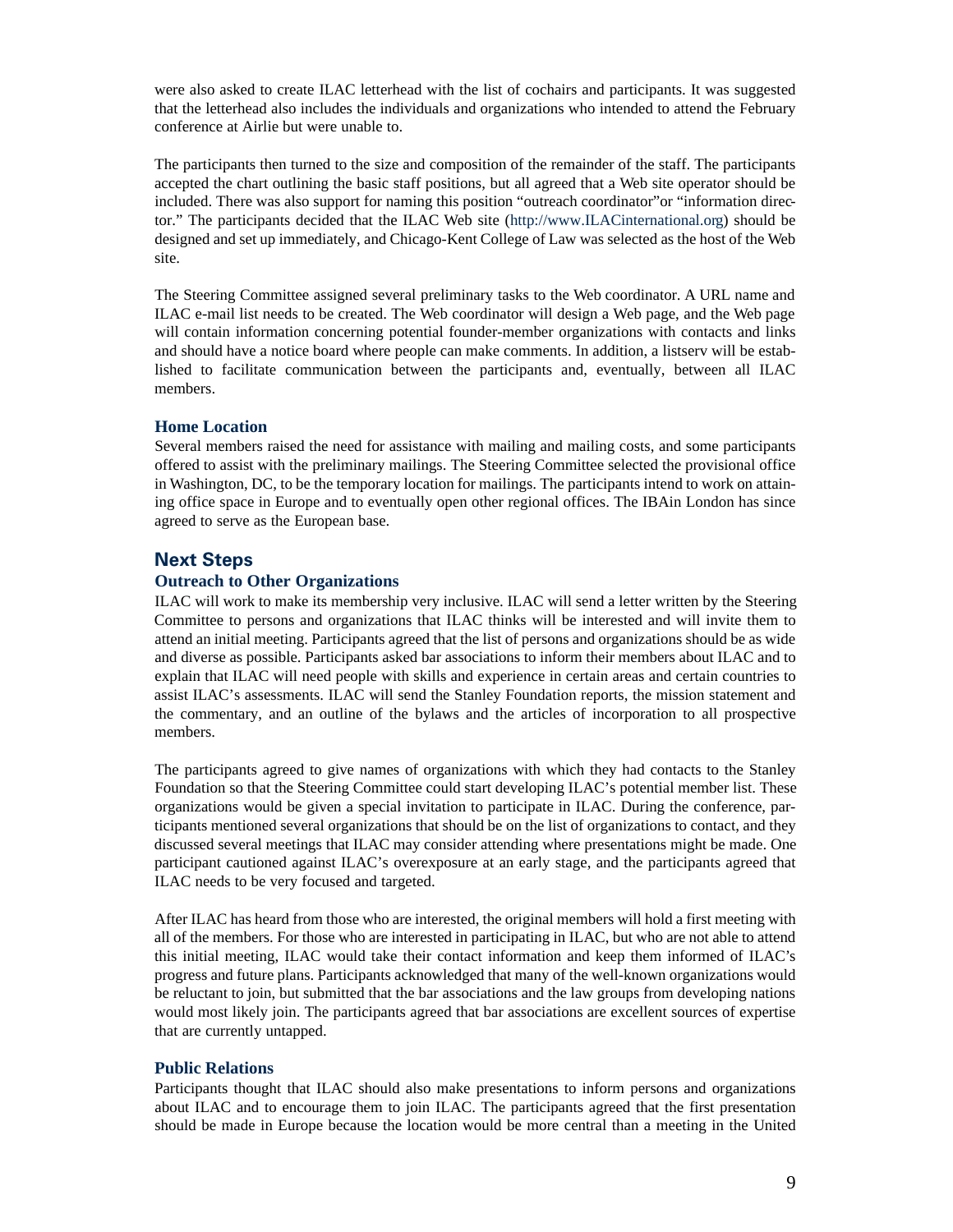States and would bolster ILAC's reputation as an international organization. The participants finally decided that they would send a small delegation to the IBA's annual council meeting in Versailles at the end of May 2000. There, ILAC representatives will introduce ILAC and invite others to become involved.

The participants then agreed to organize additional meetings at other locations. One participant suggested that the Siracusa Institute, Italy, might be the ideal location for the second conference. The participants suggested that an additional meeting in Washington, DC, would also be helpful. The American participants could arrange for fifteen or so organizations to meet and sign on to ILAC. Participants agreed that the Washington, DC, meeting should occur before the IBA meeting so that the representatives who go to Versailles would be able to show that several American organizations have already joined ILAC. The participants agreed that ILAC should begin looking immediately for funding for the second meeting in Siracusa and suggested that the organizing committee begin filling out a grant application. The participants agreed that members of the organizing committee needed to meet after the IBA meeting and after the letter-writing campaign was completed in order to start planning for future events.

#### **Funding**

Participants planned that organizations and governments would first agree to ILAC in principle and would discuss funding at a later date. Participants acknowledged that government bureaucracy would take longer to approve funding requests than to approve an organization's principles. Thus participants wanted to focus on getting approval for ILAC's mission statement and goals.

One participant indicated that the Swedish government might consider funding some of ILAC's projects if ILAC could establish that it had formal or informal UN approval. UN approval would not guarantee funding, but would increase the likelihood of funding from the Swedish government. The participants suggested that ILAC apply for NGO status with the United Nations and get involved in UN activities. The participants suggested pursuing a letter of endorsement for ILAC from the secretary-general.

The participants discussed specific ideas for government and foundation funding sources. The participants organized a three-person funding committee to research funding options and to begin filing for grants for ILAC's three proposed meetings.

#### **Actions to be Taken**

**Specific Assignments**. Participants decided that there were several actions that needed to be taken immediately after the conference was complete. Participants agreed that ILAC needs to focus its efforts on building its membership base. ILAC will send an invitation letter to persons and organizations asking them to join ILAC. Representatives from ILAC will meet with members of various governments and discuss what services ILAC intends to provide. Participants will contact various members of the military and ask them to review ILAC's Web page. Participants need to formulate a list of founding members. The participants must also agree on the finalized mission statement and any other further documentation of process. The short report from the Airlie conference will be sent out, and the longer report will be posted on the Stanley Foundation Web site, (http://www.stanleyfdn.org). The Steering Committee will start preparing the ILAC presentation for the IBA meeting in April.

The committees also have additional tasks. The Structure Committee will report to the Steering Committee on incorporation and will begin to draft a charter. The Funding Committee will file a grant application with the US Department of State to make an assessment in Indonesia. The Research Committee will begin identifying and collecting research from various universities, tribunals, NGOs, and intergovernmental organizations.

The Steering Committee also asked one participant to expand ILAC's set of guiding principles that were listed in the concept paper. The additions suggested at the Airlie conference are that ILAC will:

- be sensitive to local legal traditions
- encourage inclusion of local NGOs and experts
- include experts from the country in question, experts in law from other countries; subject matter experts, experts in international law, and other persons who have experience in providing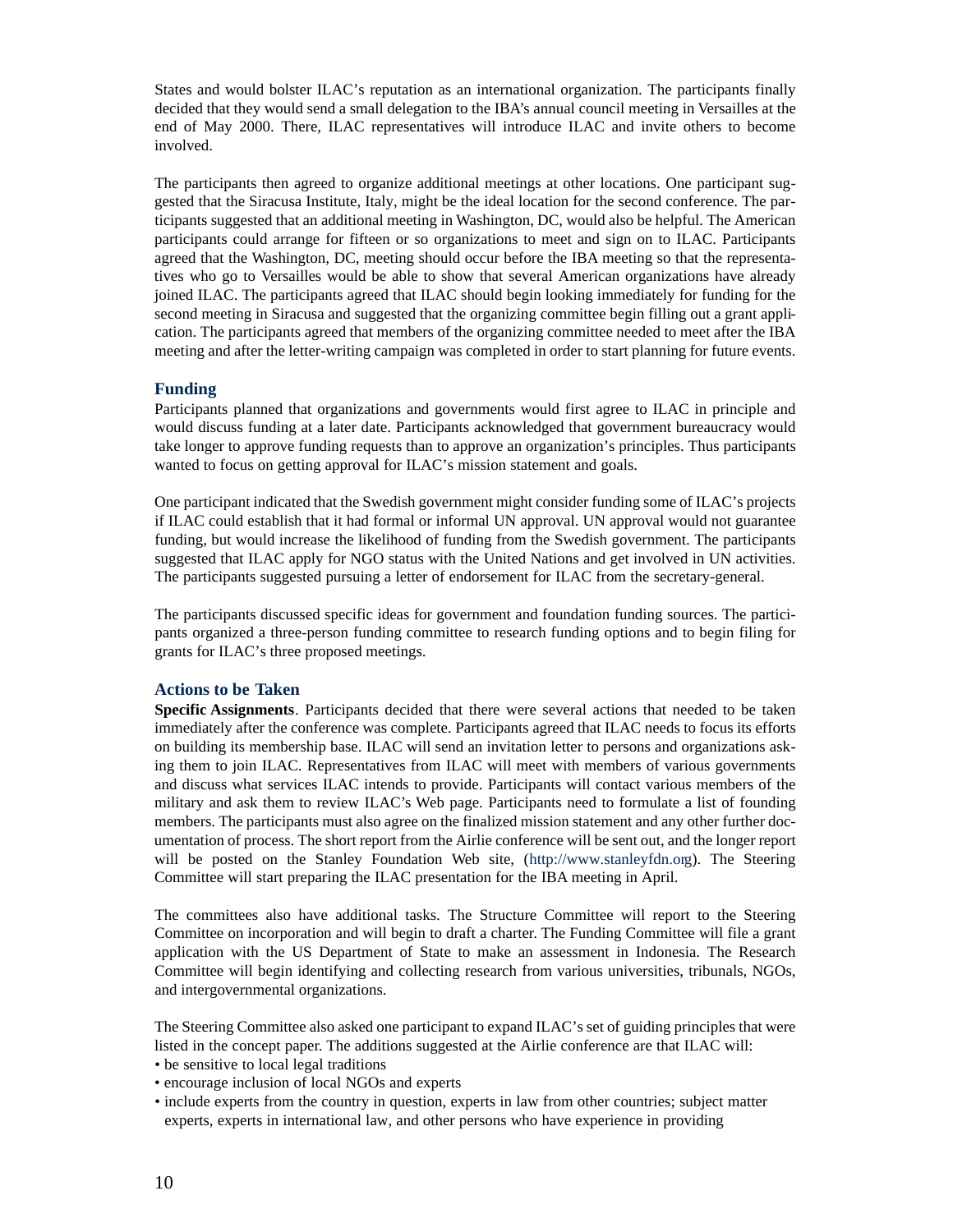practical/technical expertise on ILAC teams

- endeavor to ensure appropriate geographic, gender, legal system, and diversity in its team
- seek to be international in its membership
- practice nondiscrimination
- encourage inclusion of victims'groups

The participants thought these principles were a good start and should be further developed and expanded.

**Possible Projects.** ILAC participants raised two projects in which ILAC might want to involve itself immediately after the conference. First, ILAC participants discussed possible involvement in the creation of a domestic tribunal in Kosovo. Second, ILAC might become involved in rebuilding Indonesia's legal system. Participants supported ILAC taking on tasks immediately in order to demonstrate to prospective members at the IBA meeting that ILAC is already operational.

For these initial projects, the participants agreed that the lead organization would be a member of ILAC, and it would work in conjunction with ILAC organizers. An example might be Indonesia. If the lead organization's contract required sending an assessment mission to Indonesia in order to determine what judicial reform was needed, ILAC would contact judges, lawyers, and technical experts who would be willing to work on this project pro bono. ILAC could send experts who have dealt with similar issues in other countries and who could address training issues and demonstrate models explaining how other structural systems work. ILAC could also provide a limited research arm for other organizations by providing organizations with an overview of what is occurring in that country.

Participants agreed ILAC would have to send an assessment team to Indonesia as soon as possible. Many of the organizations now working in Indonesia do not have information on the current state of Indonesia's legal system because they are focusing on narrower aspects of the conflict. These organizations could assist in performing the assessments because they already have funding and because they could bring in local experts with whom they have already made contact. Participants nominated several members to discuss drafting a contract for the Indonesia project with the US Department of State. The participants agreed that those participants who had assessment team experience should be involved in organizing the Indonesia project.

The participants agreed on a similar organizing role for ILAC for a Kosovo project. ILAC will research applicable law for the creation of a domestic tribunal and establish what the prior body of law was. ILAC will provide an assessment of the legal system and recommend what modifications are needed for the judicial system based on international standards. This assessment may entail evaluating the existing manpower for each of the legal institutions and assessing what physical structures are still available to operate and maintain legal offices.

ILAC will add to the political legitimacy of the tribunal by recommending how members will be selected. ILAC will provide advocacy work for the tribunal. ILAC will assist the tribunal in promoting accountability by providing research on how this proposed tribunal would relate to existing international tribunals and how Kosovo can assess its post-conflict personnel resources. ILAC will also recommend how Kosovo can coordinate all of the assessment data. ILAC may also become involved in the selection and training of core personnel and provide information on human rights ethics and court management.

ILAC will need to have a central staff location, staff on the ground, outside experts on the target country, and subject experts. One participant stated that there was already funding for this project and that ILAC could, at the very least, serve as an in-country clearance house. ILAC will also bring in consultants from within its ranks.

Participants raised several concerns while evaluating ILAC's involvement in these two projects. First, a participant raised the potential problem of gaining funding for three separate groups that are working together. Second, another participant stated that conflicting contractual obligations and interests arise when multiple organizations are working on a single project and may obstruct timely progress on a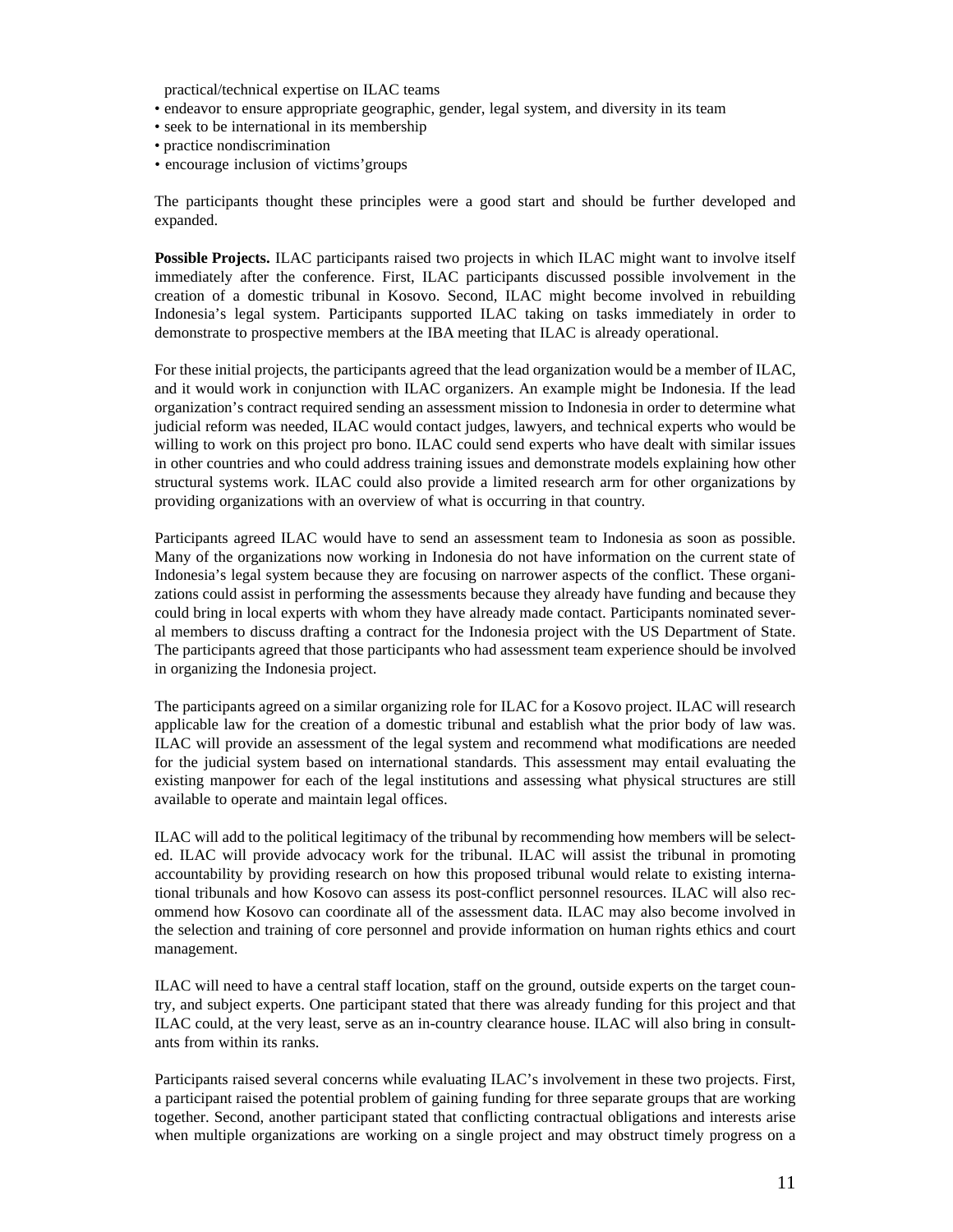project. Third, a participant suggested that ILAC implement a plan in which ILAC participants already had experience instead of beginning work on an entirely new project.

Participants decided that ILAC would pursue both the Kosovo and the Indonesia projects. The two projects will entail ILAC providing two different types of services to post-conflict states, and they will also involve different organizations. In the Indonesia case, ILAC would bring in persons from its membership in order to initiate a project. In the Kosovo case, an ILAC participant is already involved in the project and would bring in ILAC in order to show that ILAC would be supporting one of its members.

In dealing with both projects, the participants want to ensure that European participants are involved. The European participants explained that their attorneys were also commonly involved in pro bono work and will likely support these projects. Participants also want to be sure to involve local experts in ILAC's assessments. Participants suggested that ILAC ask for an appointment of a regional expert through the IBA or require that the US/EU team consult judges and prosecutors on the ground. The participants also reemphasized their concern that ILAC not become another training institute that would compete with other institutes that were already established.

#### **Conclusion**

To assist post-conflict states in their transition from a state of conflict to a state of peace, interested and concerned legal scholars have created ILAC: The International Legal Assistance Consortium. ILAC will work to help rebuild post-conflict states' legal systems and to help states create accountability institutions. ILAC will offer many services to post-conflict countries and will tailor its assessment of each legal system to the particular country's unique circumstances. ILAC encourages the support and participation of all interested individuals and organizations in its efforts to assist countries in their successful journeys to a just and lasting peace.



**Kathleen M. Kelly, rapporteur**

The rapporteur prepared this report following the conference. It contains her interpretation of the proceedings and is not merely a descriptive, chronological account. Participants neither reviewed nor approved the report. Therefore, it should not be assumed that every participant subscribes to all recommendations, observations, and conclusions.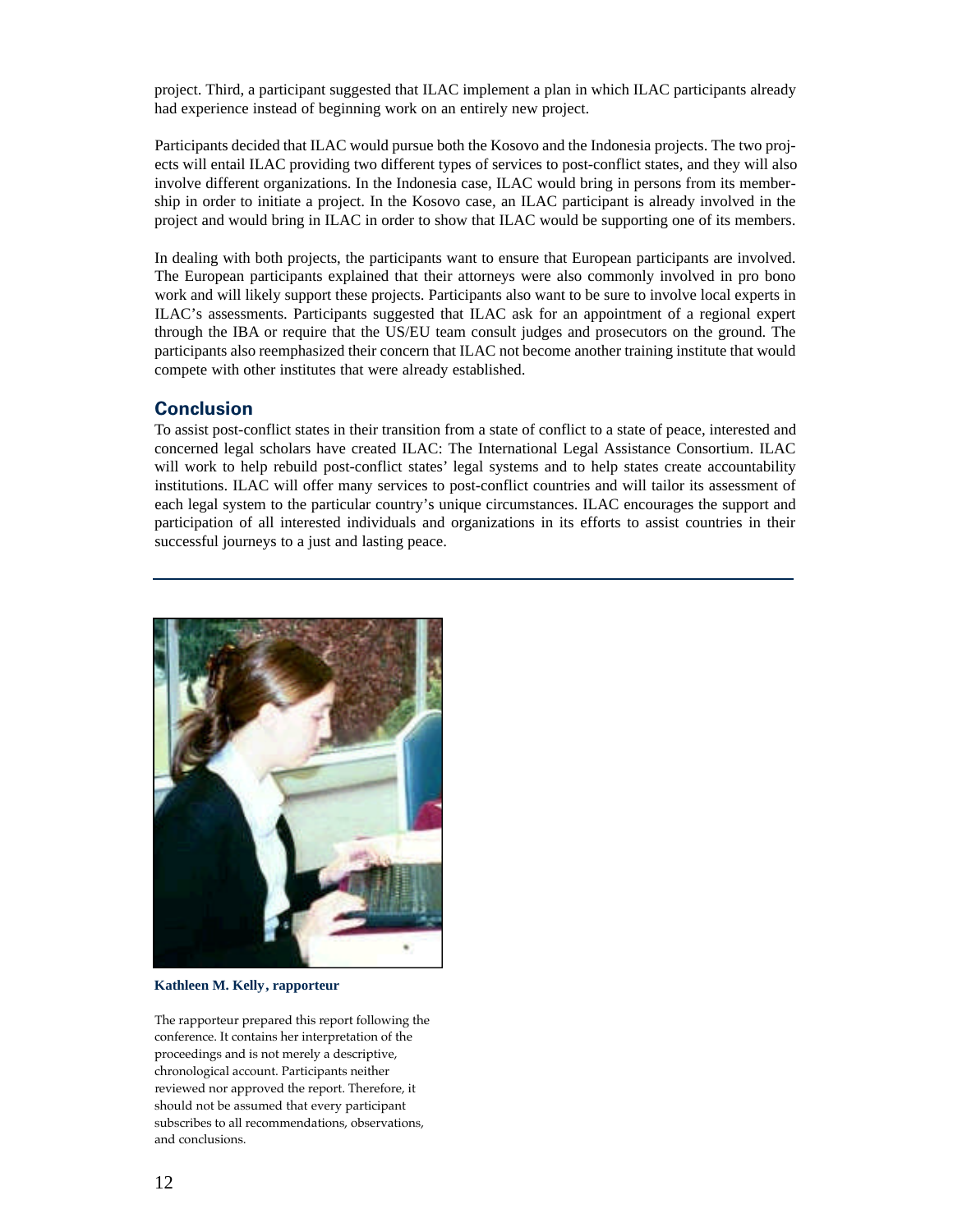# **Participant List**

#### **Cochairs**

**Mark S. Ellis**, Executive Director, Central and East European Law Initiative, American Bar Association

**Joan D. Winship**, Senior Program Officer, The Stanley Foundation

#### **Rapporteur**

**Kathleen M. Kelly**, National Office Director, Irish American Unity Conference

#### **Participants**

**Jason Abrams**, Legal Officer, Office of Legal Affairs, United Nations

**Christian Ahlund**, Chairman, Human Rights Committee, Swedish Bar Association

**M. Cherif Bassiouni**, Professor of Law, De Paul University; President, International Human Rights Law Institute

**Bruce Broomhall**, Senior Coordinator, International Justice Program, Lawyers Committee for Human Rights

**Scott Carlson**, Program Director for Albania, Kosovo War Crimes, and the RIGHTS Consortium, Central and East European Law Initiative, American Bar Association

**Paul Hoddinott**, Executive Director, International Bar Association

**Mel James**, International Policy Executive, Human Rights, The Law Society

**Joseph M. Jones**, Chief, International Training and Development Programs, Criminal Division, US Department of Justice

**Fredrick M. Lorenz**, Lecturer in National Security, Jackson School of International Studies, University of Washington

**William D. Meyer**, Executive Director, The Central and East European Law Initiative Institute, Czech Republic

**Madeline Morris**, Professor of Law, Duke University School of Law

**William L. Nash** (US Army, Ret.), Director, Civil Military Programs, National Democratic Institute for International Affairs

**Joseph N. Onek**, Senior Coordinator for the Rule of Law, US Department of State

**Shelby R. Quast**, Principal, Robertson Quast & Associates, International, LLC

**Charles S. Rudnick**, Assistant Dean for International Law and Policy, Chicago-Kent College of Law

**Michael Scharf**, Director, Center for International Law and Policy, New England School of Law

**William H. Spencer**, Special Advisor, Bureau of Democracy, Human Rights and Labor, US Department of State

**Paul Williams**, Professor of Law, American University, Washington College of Law

#### **Stanley Foundation Staff**

**Keith Porter**, Executive Producer, *Common Ground* **Elaine Schilling**, International Programs Assistant

Affiliations are listed for identification purposes only. Participants attended as individuals rather than as representatives of their governments or organizations.